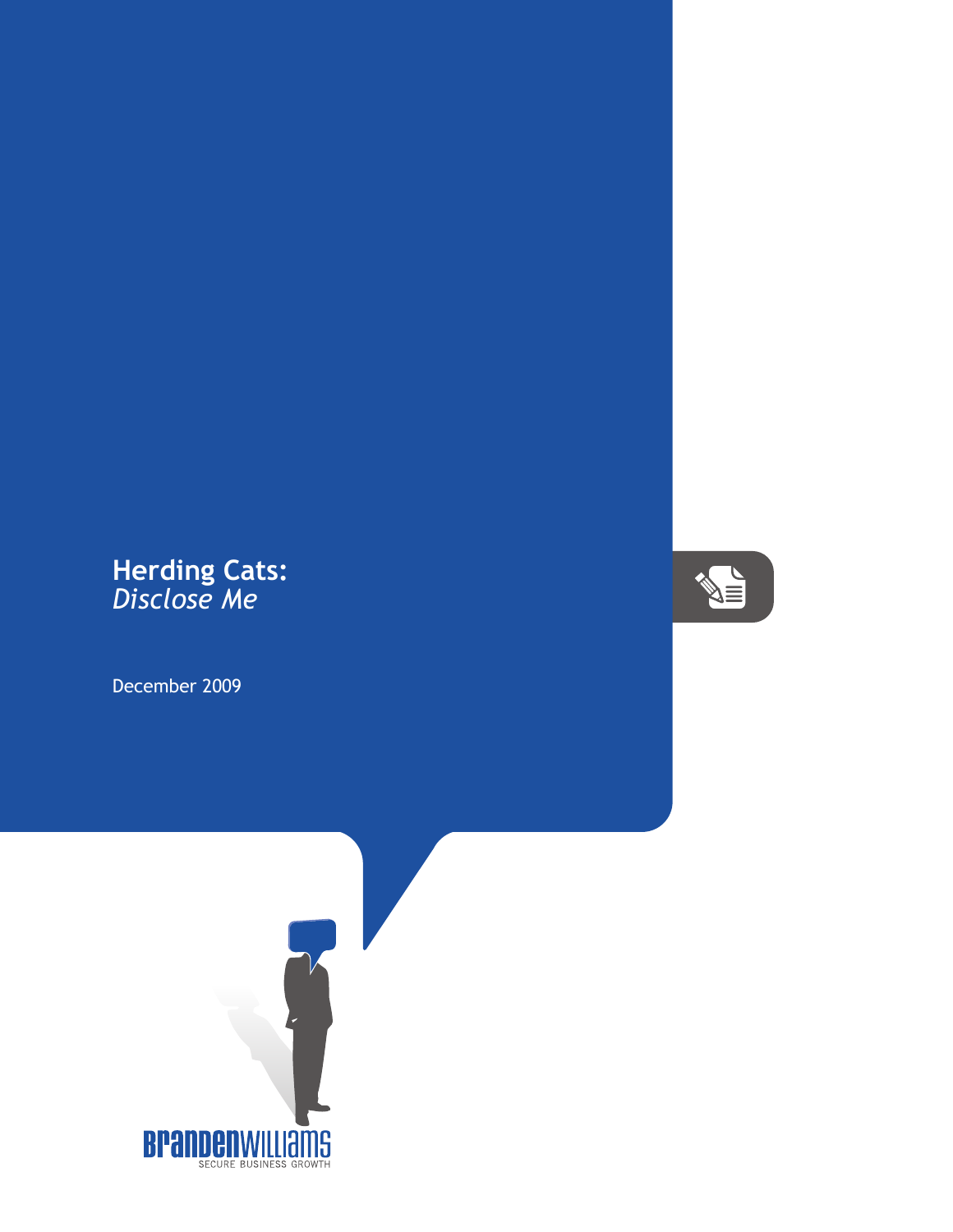Is it unreasonable to think that privacy concerns are something that only this generation of citizens has to deal with? Privacy laws have evolved over time starting with the landmark article published in 1890 by Samuel Warren and Louis Brandeis, "The Right to Privacy," whereby Warren and Brandeis assert that common law had nurtured a new right--the right to privacy.

It's not the same kind of inalienable right that you might find in the US Bill of Rights, but over time it has evolved and eventually worked its way into one of the first laws on the subject--The Privacy Act of 1974<sup>1</sup>.

Since then, we have seen several new spins on privacy generally tailored to a specific set of circumstances, such as the Electronic Communications Privacy Act of 1986<sup>2</sup>, or the Health Insurance Portability and Accountability Act of 1996 (HIPAA). Ironically, many of the new privacy laws enacted are as a reaction to the information revolution. More data is available electronically than ever before, and these laws are designed to protect individuals represented by this data.

Privacy does not only extend to electronic information<sup>3</sup>. Dumpster diving is a common practice used by individuals looking to gain access to discarded items that could prove useful for their own nefarious purposes. Common law has varying degrees of penalty in these types of cases, mainly due to varying interpretations and scenarios around what the expectation of privacy should be in certain situations.

For example, if you personally place discarded bank records and personally identifiable information in a trash bag on the curb of a major street in your city for pickup, do you have any expectation that the information should still remain private? Most courts have resoundingly said this is not the case, and only in situations where discarded items are stored for pickup on private property have courts considered alternative decisions.

Things might even get stickier if you look at discarded electronic information. Let's say that your company is doing a hardware refresh and it has 1,000 hard drives with sensitive data on it. If the IT department simply ships these to a recycling center, is there any expectation that the information contained on those drives would remain private? What if they were sent to a destruction facility first? Any recourse may rely solely on contract law, meaning that sending things to a public recycling center may not afford you any rights to privacy at all.

Social media sites further complicate the issue and have quickly thrust an immature generation of teenagers into the limelight by giving them an easy platform to *electronify* their lives4 . All you need is a working email address and you are able to create your electronic identity. Of the social media sites, Facebook offered the most amount of privacy when it started, but has now expanded in such a way that the initial mission has long since been tossed for a bigger one.

## **FOOTNOTES**



*<sup>1</sup> http://en.wikipedia.org/wiki/Privacy\_Act\_of\_1974*

*<sup>2</sup> ECPA Pub. L. 99-508, Oct. 21, 1986, 100 Stat. 1848, 18 U.S.C. § 2510*

<sup>&</sup>lt;sup>3</sup> For the record, I am NOT a lawyer, nor do I play one on television. My assertions are based on  $\,$ *publicly available research and notes on these topics.*

*<sup>4</sup> Geek admission time. I built a personal website in 1994 for fun, and had a personal blog based on software that I wrote starting in 1997. Not that anyone looked at it, but I was WAY ahead of my time. And totally humble too.*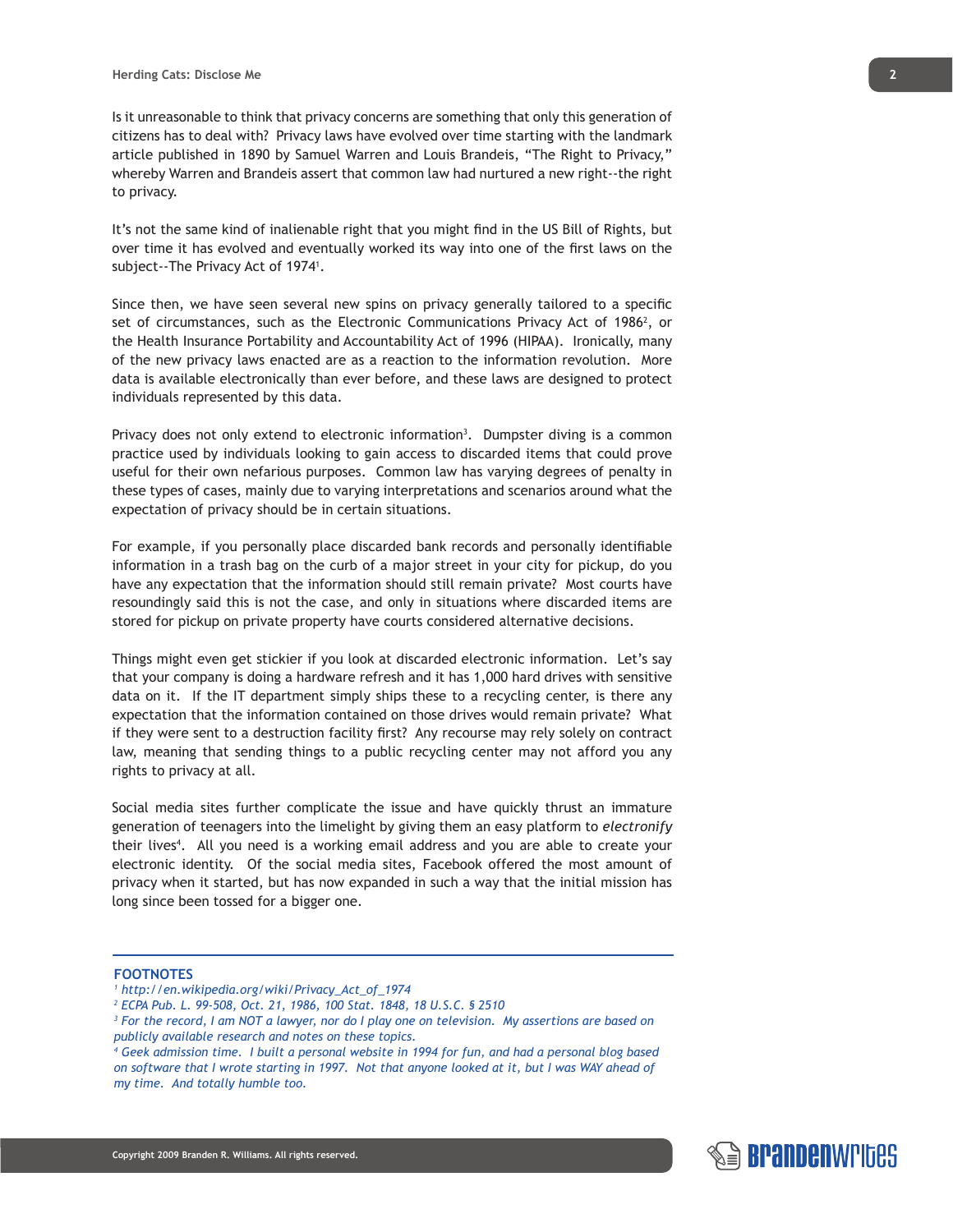Many privacy issues have come out of social media where people communicate ideas or upload photos and videos that may be controversial to prospective employers, learning institutions, or constituents. Things that end up online rarely disappear, and things that teenagers do today could conceivably follow them for the rest of their lives. Should one be arrested for being drunk in public, that record could be sealed, plead to a lesser charge, or just go away after time. If photos of the arrest were uploaded to Facebook or Twitter, the long term reputation damage could be severe.

Between social media and surveillance cameras, should people have any expectation of privacy? Will this generation's children have any expectation of privacy? Or will society become more tolerant to mistakes we all make?

Thank goodness that today's adults have a significantly reduced expectation of privacy. If we didn't, YouTube would be dead.